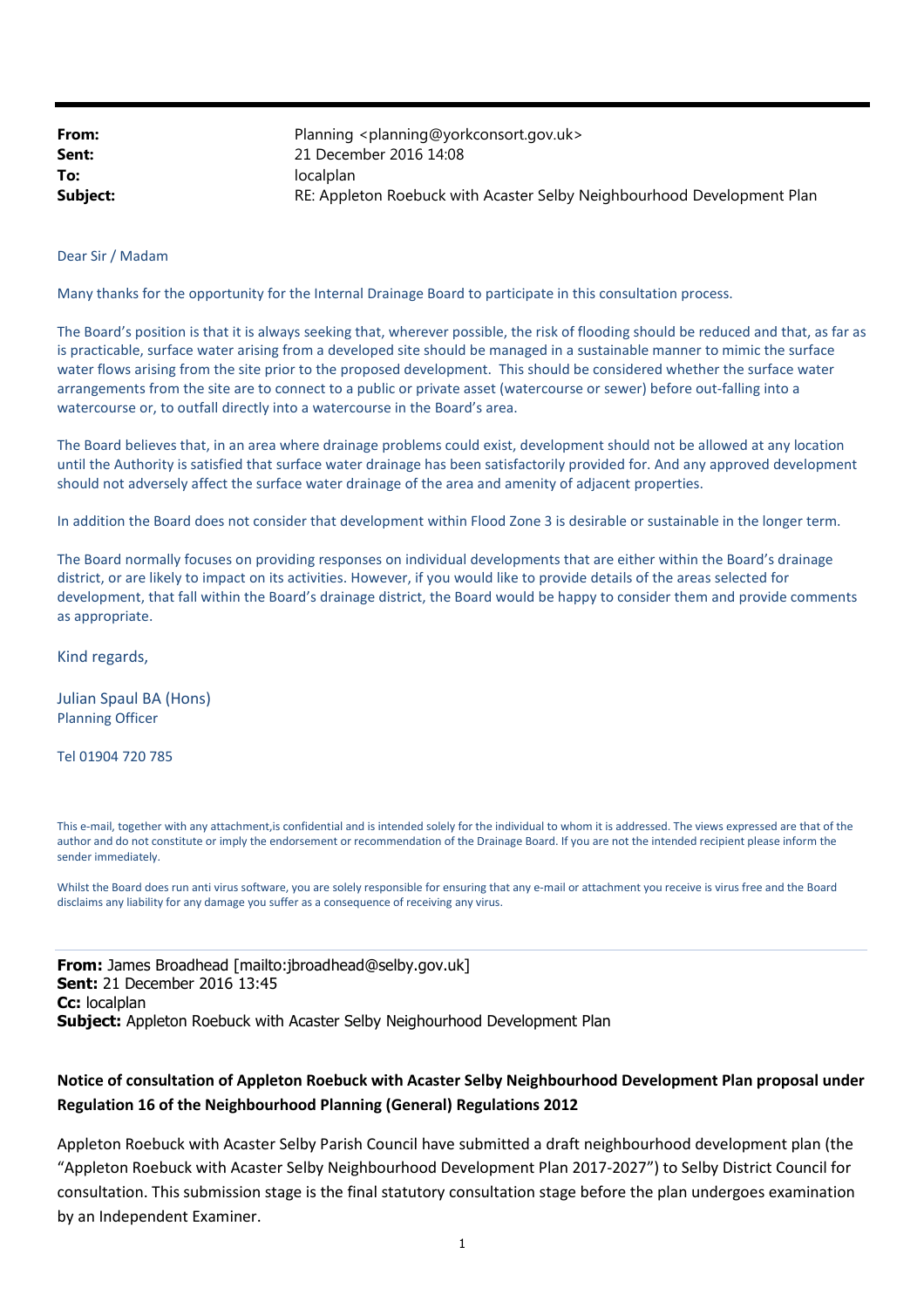## Viewing the documents

Copies of the Appleton Roebuck with Acaster Selby Neighbourhood Development Plan Submission Draft and supporting documentation are available to view on Selby District Council's website: http://www.selby.gov.uk/neighbourhood-development-plan-appleton-roebuck-acaster-selby-aras

Hard copies are available for inspection at:

- Access Selby, Market Cross Shopping Centre, Selby, YO8 4JS
	- o Opening Times:
		- $Monday 9.30am 4.00pm$
		- $\blacksquare$  Tuesday 9.30am 4.00pm
		- Wednesday 10.00am 4.00pm
		- Thursday  $9.30$ am  $-4.00$ pm
		- Friday  $9.30$ am  $-4.00$ pm
- Local Libraries (during normal opening hours)
	- o Selby Library, 52 Micklegate, Selby, YO8 4EQ
	- o Barlby Library, Howden Road, Barlby, YO8 5JE
	- o Tadcaster Library, Station Road, Tadcaster, LS24 9JG
	- o Sherburn In Elmet Library, Finkle Hill, Sherburn In Elmet, LS25 6EA

## Having your say

Representations can be made by completing the attached consultation response form and returning by:

Email: localplan@selby.gov.uk, or

Post: Planning Policy, Selby District Council, Civic Centre, Doncaster Road, Selby, YO8 9FT

## The period for making representations will run until 5pm on Wednesday 15th February 2017.

Kind regards

Planning Policy

James Broadhead Assistant Policy Officer

e: jbroadhead@selby.gov.uk

w: www.selby.gov.uk

l,

Follow us on twitter @SelbyDC Like us on Facebook

Selby District Council, Civic Centre, Doncaster Road, Selby, YO8 9FT.